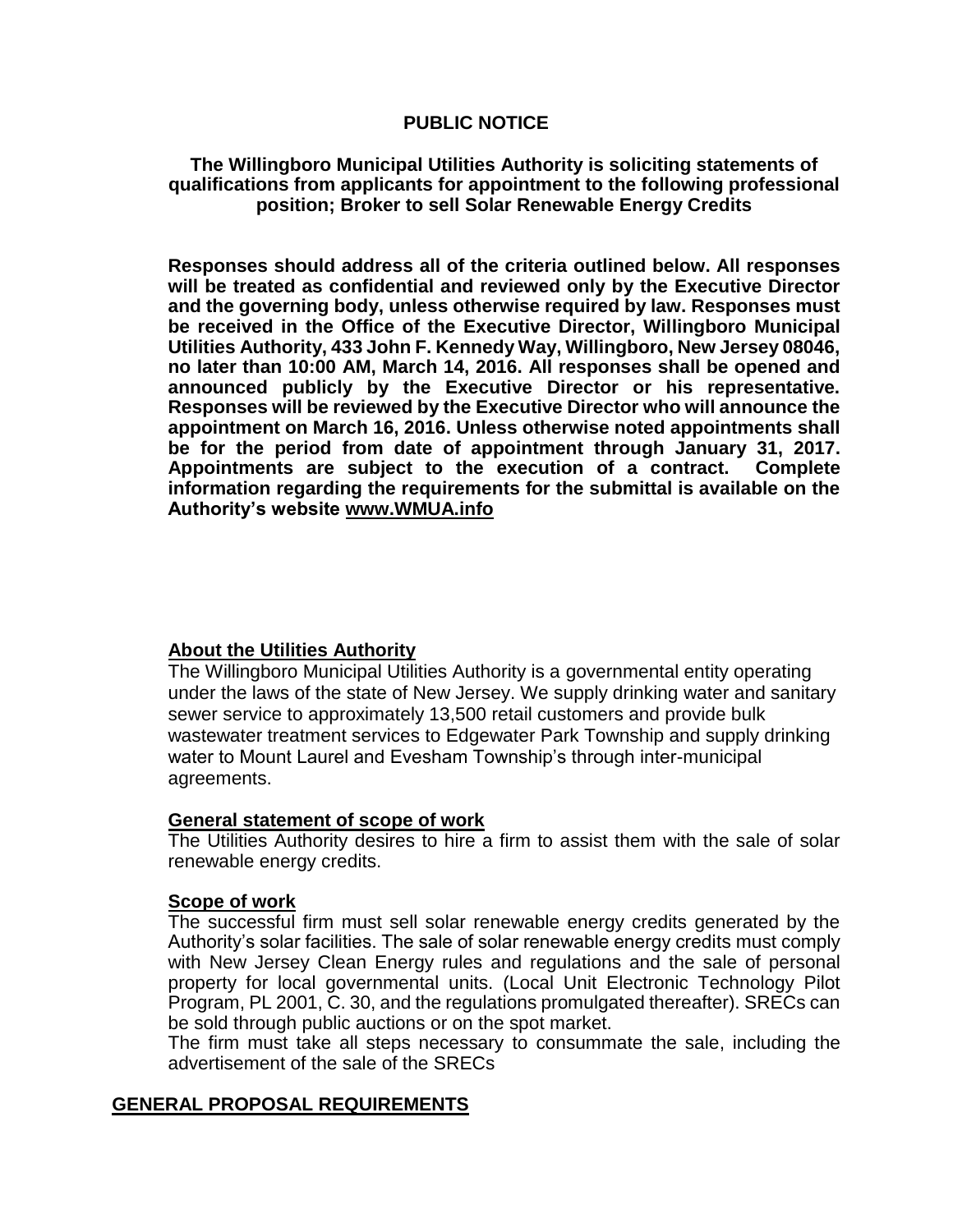The request for qualifications is to be formatted as follows to assure consistency: Section A. Describe your company (Company Overview), including contact information.

- Section B. Describe the Qualifications & Experience of firm
- Section C. Resumes & Qualifications of Key Personnel
- Section D. Client Reference List

Section E. All proposals must contain a description of how the firm will be compensated, including commissions or fee schedules.

## **MISCELLANEOUS**

- 1. The Authority will not be responsible for any expenses incurred by any firm in preparing or submitting a proposal. All proposals shall provide a straightforward, concise delineation of the firm's capabilities to attest to the requirements of this Request for Qualifications. Emphasis should be on completeness and clarity of content.
- 2. The contents of the proposal submitted by the successful firm(s) and this Request for Qualifications are a part of the contract for these services. The successful firm(s) will be expected to execute said contract with the Authority.
- 3. Proposals shall be signed in ink by the individual or authorized principal of the responding party. Proposals submitted shall be valid for a minimum of 60 days from the date of opening.
- 4. The Authority reserves the right to reject any and all proposals received by reason of this Request for Qualifications, or to negotiate separately in any manner necessary to serve the best interests of the Authority. Firms whose proposals are not accepted will be notified in writing.
- 5. Any selected firm is prohibited from assigning, transferring, conveying, subletting or otherwise disposing of this Agreement of its rights, title, or interest therein or its power to execute such agreement to any other person, company or corporation without the prior written consent of the Authority.
- 6. The selected firm(s) shall be required to comply with the requirements of P.L. 1975, c. 127 and submit an employee information report or certificate of employee information.
- 7. The selected firm(s) shall be required to provide a Business Registration Form (license to do business in NJ).
- 8. The successful firm(s) will be expected to execute a contract with the Authority. A draft of the proposed contract must be submitted with the proposal.
- 9. Submit 8 copies.

## **EVALUATION OF PROPOSALS**

The proposal will be independently evaluated on the basis of the criteria listed below: Proven record of experience, including referrals, in providing the type of services detailed herein

- Ability to provide services in a timely manner.
	- Personnel qualifications for those individuals that will be directly managing or performing the covered services.